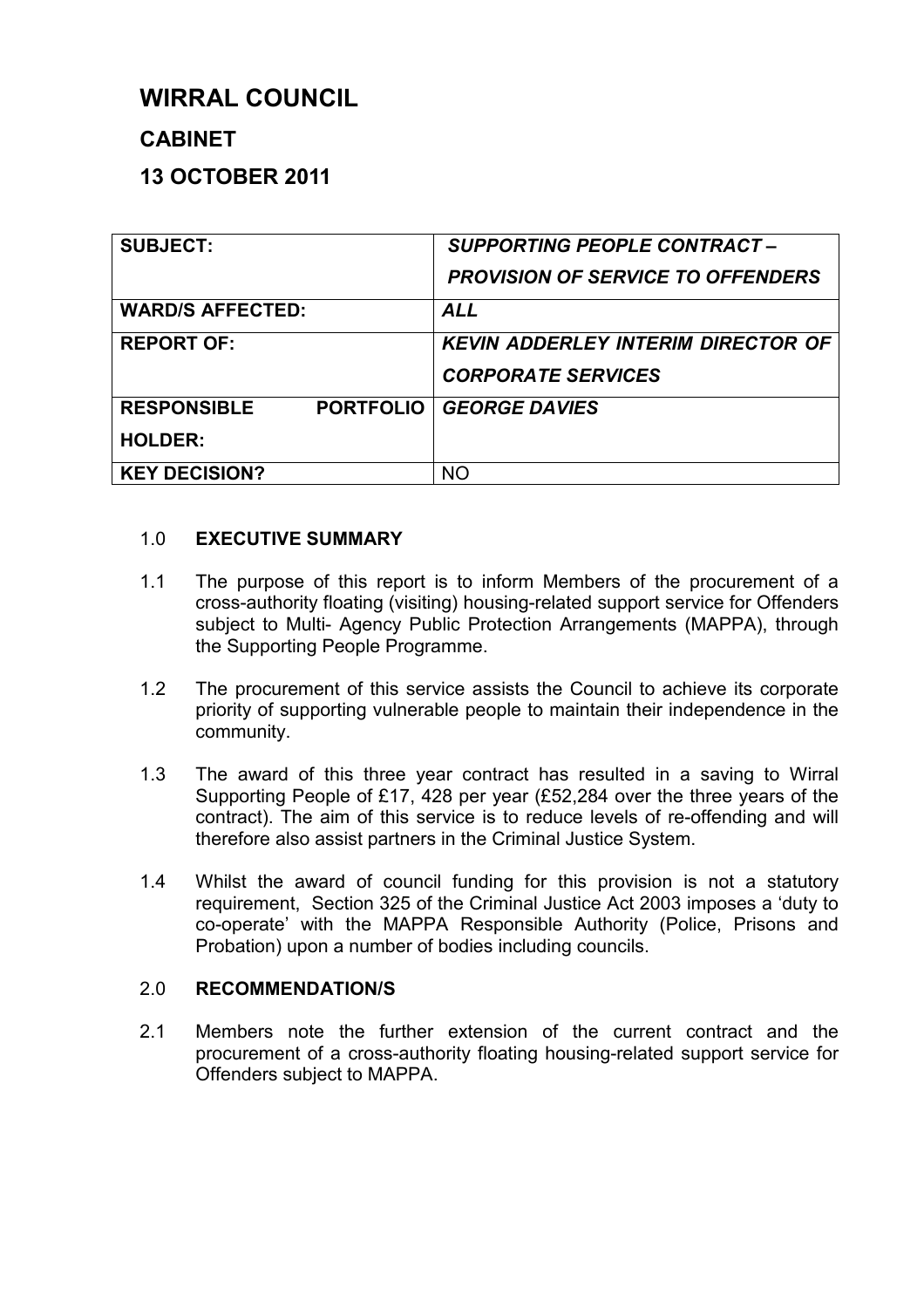### 3.0 **REASON/S FOR RECOMMENDATION/S**

- 3.1 The decision to commission a cross authority visiting support services for high risk offenders will:
	- Reduce re offending through a multi agency approach to managing prolific and dangerous offenders.
	- Improve confidence in the Council by effectively managing these offenders in the community.
	- Achieve savings through economies of scales realised through a Cross Authority contract.
- 3.2 The continuation and development of good quality housing related support services will engage those clients who are more susceptible to committing crime and disorder, whilst improving the positive outcomes by enabling them to break the cycle of crime and become more integrated and productive members of society.

## 4.0 **BACKGROUND AND KEY ISSUES**

- 4.1 The Supporting People (SP) Programme is national initiative, administered at local level. On Wirral, the programme is a partnership between the Council, Merseyside Probation Trust, NHS Wirral and other stakeholders which aims to prevent individuals experiencing crises and requiring more costly service intervention; and to enable vulnerable people to live independently through the provision of front-line housing-related support services.
- 4.2 SP funding is allocated, through a contractual framework, to a range of organisations (voluntary, charitable, private sector, Housing Associations) to provide key front-line services to multiple disadvantaged people.
- 4.3 MAPPA is the name given to arrangements for responsible authorities tasked with the management of: registered sex offenders; violent and other types of sexual offenders; offenders who pose a serious risk of harm to the public. The responsible authorities include: National Probation Directorate; HM Prison Service; the Public Protection Unit within the National Offender Management Service (NOMS); the Youth Justice Board. They work in conjunction with partner agencies, like local authorities and health agencies in order to conduct a formal risk assessment and then to develop a management plan for each offender.
- 4.4 In 2007 Wirral Supporting People Commissioning Body authorised the development of a MAPPA Intensive Support Service as a pilot scheme, this was in response to a request made by Merseyside Probation Service. Initially the service was commissioned for 12 months in order that it could be monitored to ensure it was delivering effective results and demonstrated value for money. The total contract value of this service was £50,000 and could provide support to 8 Offenders.
- 4.5 The service proved to be very effective in supporting the clients and in assisting partner agencies in delivering their targets and in maintaining public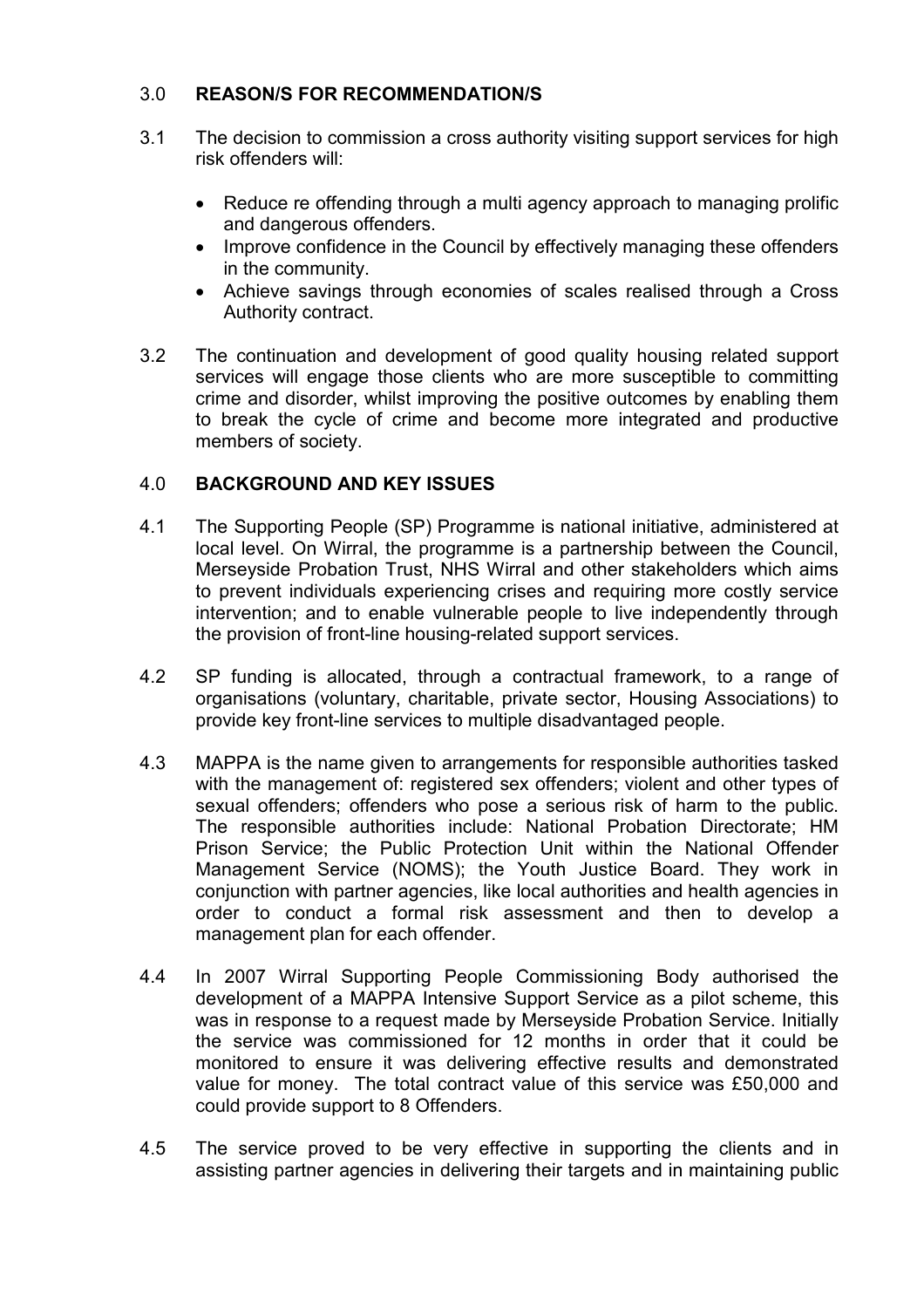safety. Following the 12 month pilot and as a result of the success the service the Commissioning Body authorised its continuation.

- 4.6 The Merseyside Authorities became aware of the service; its success in supporting partners priorities and requirements; the benefits to public protection. The service was hailed as excellent practice and as a result the neighbouring Authorities developed similar services within their areas.
- 4.7 It was proposed by the Wirral's Supporting People Commissioning Body, that these services could be consolidated in order to deliver a larger crossauthority service, thus achieving economies of scale for each Local Authority whilst maintaining the existing number of clients supported. It was further determined that Liverpool City Council, as the largest financial contributor to this service, would manage the procurement of this service and the subsequent contract, however officers from all partner authorities evaluated the tenders submitted.
- 4.8 A formal Memorandum of Agreement was developed by Liverpool City Councils legal department and has been agreed and sealed by each of the Authorities Borough Solicitors.
- 4.9 The Invitation to tender was issued in October 2010. The procurement process concluded in May 2011 and the successful bidder was Novas Scarman, which is a charitable organisation. The new contract will commence on the 1<sup>st</sup> December 2011.

| <b>LOCAL AUTHORITY</b> | <b>NUMBERS OF</b> | <b>CONTRACT</b> | <b>Total Contract</b> |
|------------------------|-------------------|-----------------|-----------------------|
|                        | <b>CLIENTS</b>    | <b>PRICE</b>    | value                 |
|                        | <b>SUPPORTED</b>  | <b>ANNUALLY</b> | (over 3 years)        |
| Wirral                 |                   | £ 32,571.42     | £ 97,714.26           |
| Liverpool              | 16                | £ 65,142.87     | £195,428.61           |
| Knowsley               | 4                 | £16,285.71      | £ 48,857.13           |
|                        |                   |                 |                       |
| Total                  | 28                | £114,000.00     | £342,000.00           |

4.10 The cross-authority contract will be delivered as follows:

- 4.11 Due to economies of scale attained through the larger contract, the cost has been reduced from £50,000 per annum to £32.572. This means an annual saving to Wirral Council of £17,428 (£52,284 over the 3 year life of the contract).
- 4.12 Cabinet on the 14<sup>th</sup> April 2011 endorsed the Interim Director of Corporate Services recommendation to extend funding for the existing Wirral service until the  $2^{nd}$  October 2011 in order to ensure a continuous service until the cross-authority provision was established. However, it has been necessary for the Interim Director of Corporate Services, under his delegated powers of authority, (paragraph 23 of the Scheme of Delegation) to further extend the contract until 1<sup>st</sup> December 2011 because Liverpool City Council, as the accountable body, had not secured Members approval within the previously proposed timescales.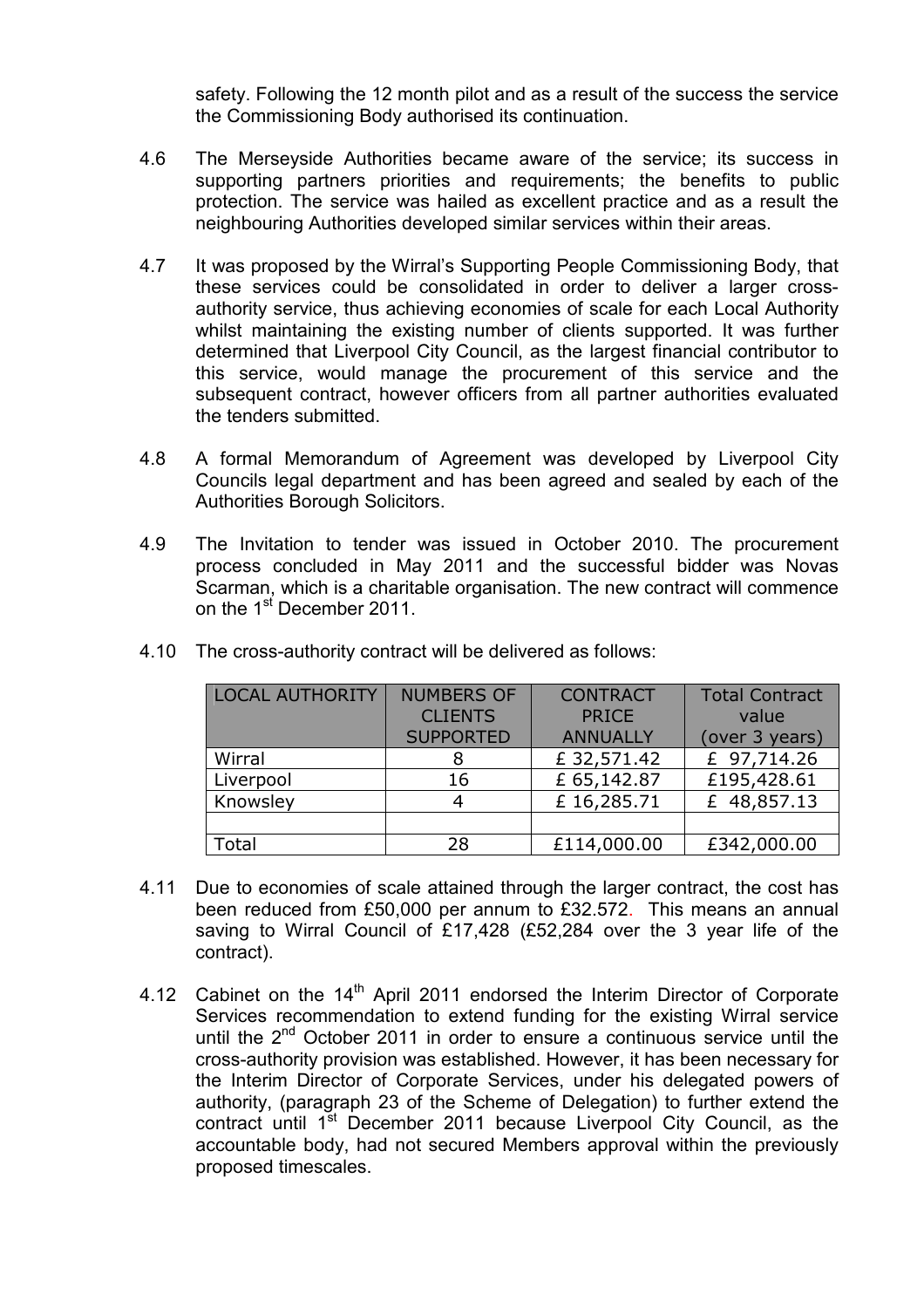#### 5.0 **RELEVANT RISKS**

5.1 Whilst the award of council funding for this provision is not a statutory requirement, Section 325 of the Criminal Justice Act 2003 imposes a 'duty to co-operate' with the MAPPA Responsible Authority (Police, Prisons and Probation) upon a number of bodies including councils. The provision of a Cross Authority floating support service for these offenders reduces the risk of re offending and the impact that this has on their victims of crime and the wider community.

## 6.0 **OTHER OPTIONS CONSIDERED**

6.1 No other options were considered. It was determined that the tendering of a cross authority service would be the most cost effective and efficient method of delivering services to the clients whilst continuing to support MAPPA requirements.

## 7.0 **CONSULTATION**

- 7.1 The Supported and Special Needs Housing Section Commissioning Strategy 2008-2011 (including a procurement methodology) outlined the basis for which future contracting and commissioning of services were to be negotiated. The Strategy was developed after full consultation Service User, Provider Organisations, and other relevant stakeholders.
- 7.2 Consultation has taken place with members of the SP Core Strategic Group, Merseyside Probation service and representatives from the Supporting People Teams within the 3 neighbouring Merseyside Authorities. They are supportive of the actions set out in this report.
- 7.3 As part of the contract monitoring process, we will conduct Service User consultation in order to ensure that the re-provision continues to meet their support needs and the broader needs of the community.

#### 8.0 **IMPLICATIONS FOR VOLUNTARY, COMMUNITY AND FAITH GROUPS**

8.1 The contract for this service has been awarded to a charitable organisation.

#### 9.0 **RESOURCE IMPLICATIONS: FINANCIAL; IT; STAFFING; AND ASSETS**

- 9.1 The development of the Cross Authority MAPPA service has resulted in a reduction in expenditure from the Supporting People budget of £17,428 per annum, which is a total reduction of £52,284 for the life of the contract.
- 9.2 Wirral SP contribution to the cost of the service will be met within the current budget allocated for the SP Programme.

#### 10.0 **LEGAL IMPLICATIONS**

10.1 Wirral Council and the 2 Merseyside Authorities have entered into a Memorandum of Agreement for the contracting, delivery and funding of the